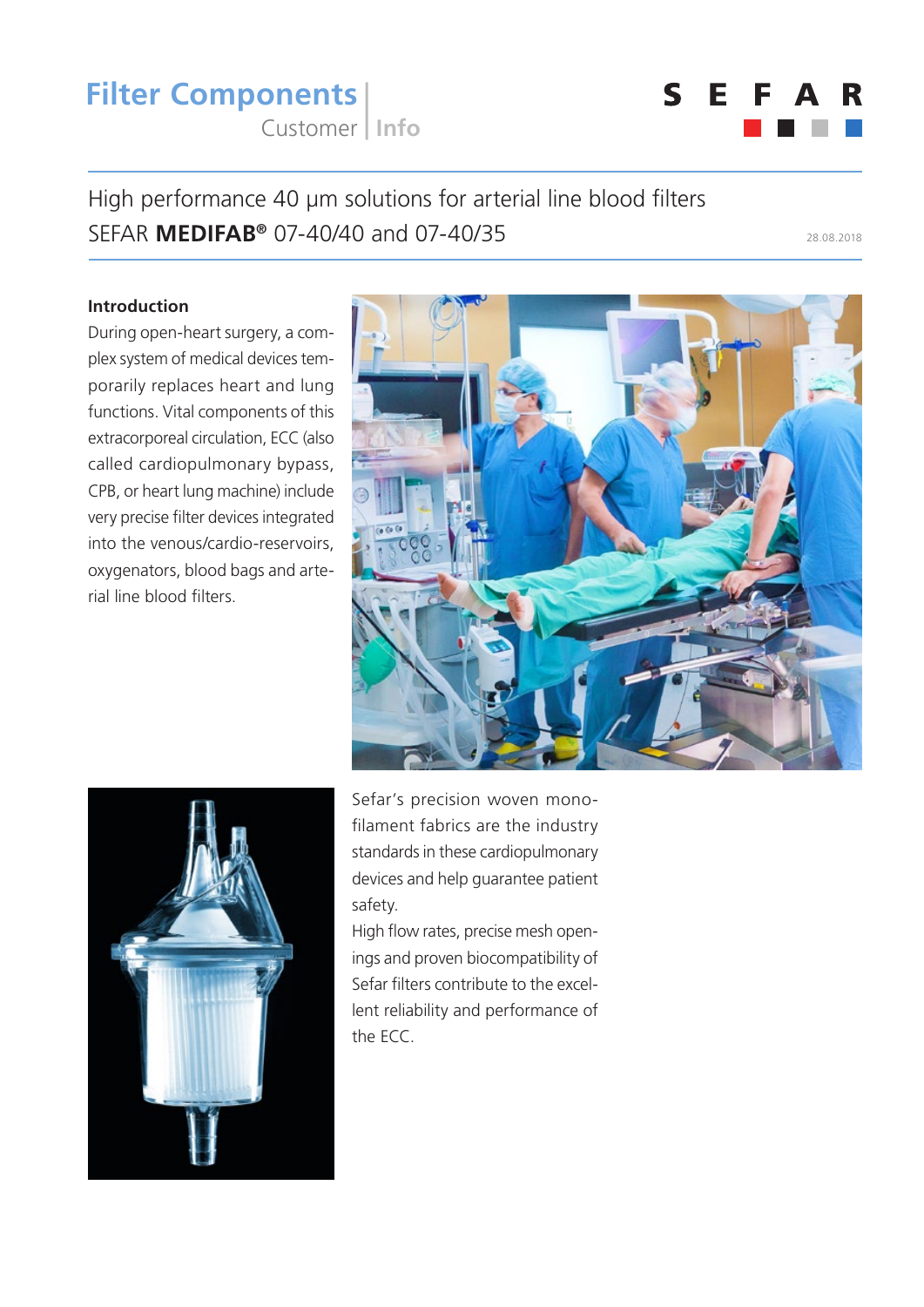# **Filter Components**



S

E.

F

### **SEFAR MEDIFAB® 07-40/40 High Performance**

Arterial line blood filters are employed as the final security filters before the purified, oxygenated and thermostatted blood is perfused into the patient. The arterial filter safely blocks both air bubbles and particulate emboli.

#### **SEFAR MEDIFAB® High Performance Solutions for Arterial Line Blood Filters**

Recently, Sefar set a new standard in arterial filtration by introducing SEFAR MEDIFAB® 07-40/35.

With 35 % open filter area the fabric reduces the pressure drop of the arterial line blood filter by more than 25 %.

Now, the new SEFAR MEDIFAB® 07-40/40 High Performance fabric achieves an unrivalled high open area of 40 % with unaffected mesh opening of 40 μm.

Using this new fabric the performance of an arterial filter can be increased by 60 % without changing the design of the device.

### SEFAR MEDIFAB® 07-40/40 High Performance offers unrivalled technical and commercial benefits for arterial filters:

- Lowest pressure drop
- Minimal priming volume
- Reduced foreign surface
- Cost advantage

#### **+60% Open Area**



<sup>60 %</sup> open area increase of SEFAR MEDIFAB® 07-40/40 High Performance (left) in comparison to 07-40/25.

The table below provides an overview on the most important properties of the SEFAR MEDIFAB® range for arterial filtration. The last two columns indicate the possibilities for arterial filtration devices.

Comparison of SEFAR MEDIFAB® 07-40/40 High Performance and 07-40/35 with 07-40/25.

| <b>Parameter</b>                                        | Mesh Opening<br>um] | Yarn Diameter<br>um] | Open Area [%] | Open Area<br>Gain [%] | Filter Size<br>Reduction [%] |
|---------------------------------------------------------|---------------------|----------------------|---------------|-----------------------|------------------------------|
| SEFAR MEDIFAB <sup>®</sup> 07-40/25                     | 40                  | 34                   | 25            |                       | 0                            |
| SEFAR MEDIFAB <sup>®</sup> 07-40/35                     | 40                  | 27                   | 35            | 40                    | 29                           |
| SEFAR MEDIFAB <sup>®</sup> 07-40/40<br>High Performance | 40                  | 24                   | 40            | 60                    | 37                           |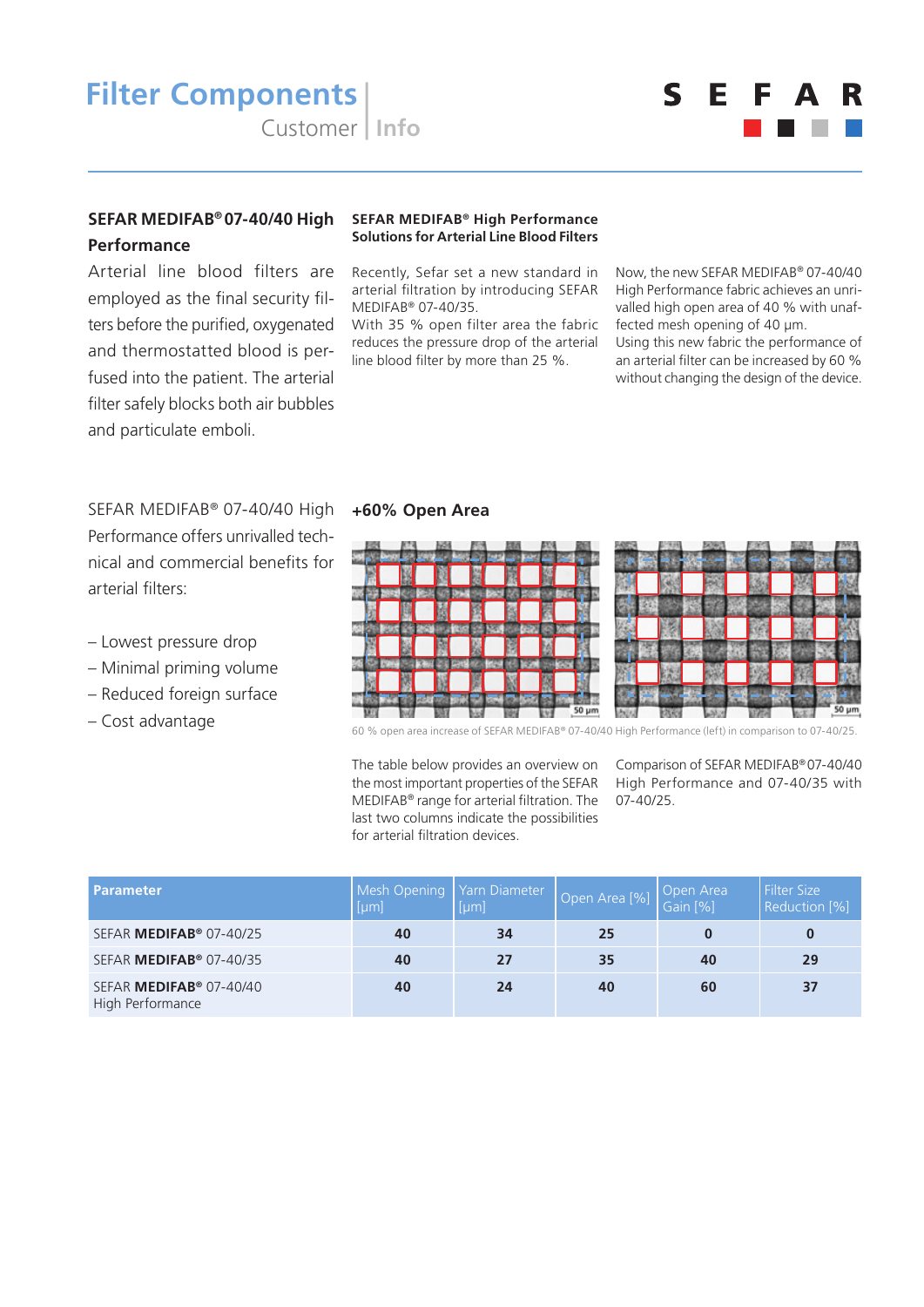### **Filter Components**

Customer **| Info**

### 5 F

#### **Performance – Pressure Drop**

The performance of a heart lung machine is defined, among others, by the performance of various filters integrated into the circuit.

The figure shows a comparison of the liquid permea bility of SEFAR MEDIFAB® 07-40/40 High Performance, 07-40/35 and 07-40/25.

The corresponding reduction in pressure drop is computed as 29 % and 37 % for 07-40/35 and 07-40/40 High Performance, respectively.



Comparison of the water permeability of different SEFAR MEDIFAB® 40 µm fabrics

#### **Priming Volume – Extracorporeal Blood Volume**

Adverse effects during ECC are reduced by having a smaller priming volume. Using SEFAR MEDIFAB® 07-40/35 a theoretical reduction of 29 % is possible. The very high open area of SEFAR MEDIFAB® 07-40/40 High Performance fabric provides the opportunity to reduce the total filter surface by as much as 37 %. As it is only the total filter surface area that is reduced, leaving the open area of the filter unchanged, flow and pressure drop are not affected.

#### **-37% Filter Size**





37 % reduction in filter surface with the identical open filter areas of SEFAR MEDIFAB® 07-40/40 High Performance (left) in comparison to SEFAR MEDIFAB® 07-40/25

The filter fabric of the arterial filter is usually pleated so that a high filter surface occupies a smaller volume. Sefar recently developed new pleating methods

to enhance this effect. This allows the free space between filter surfaces to be maintained whilst significantly

reducing the volume occupied by the filter element.

The combination of the new capabilities results in a very important reduction in priming volume as well as in extracorporeal blood volume.